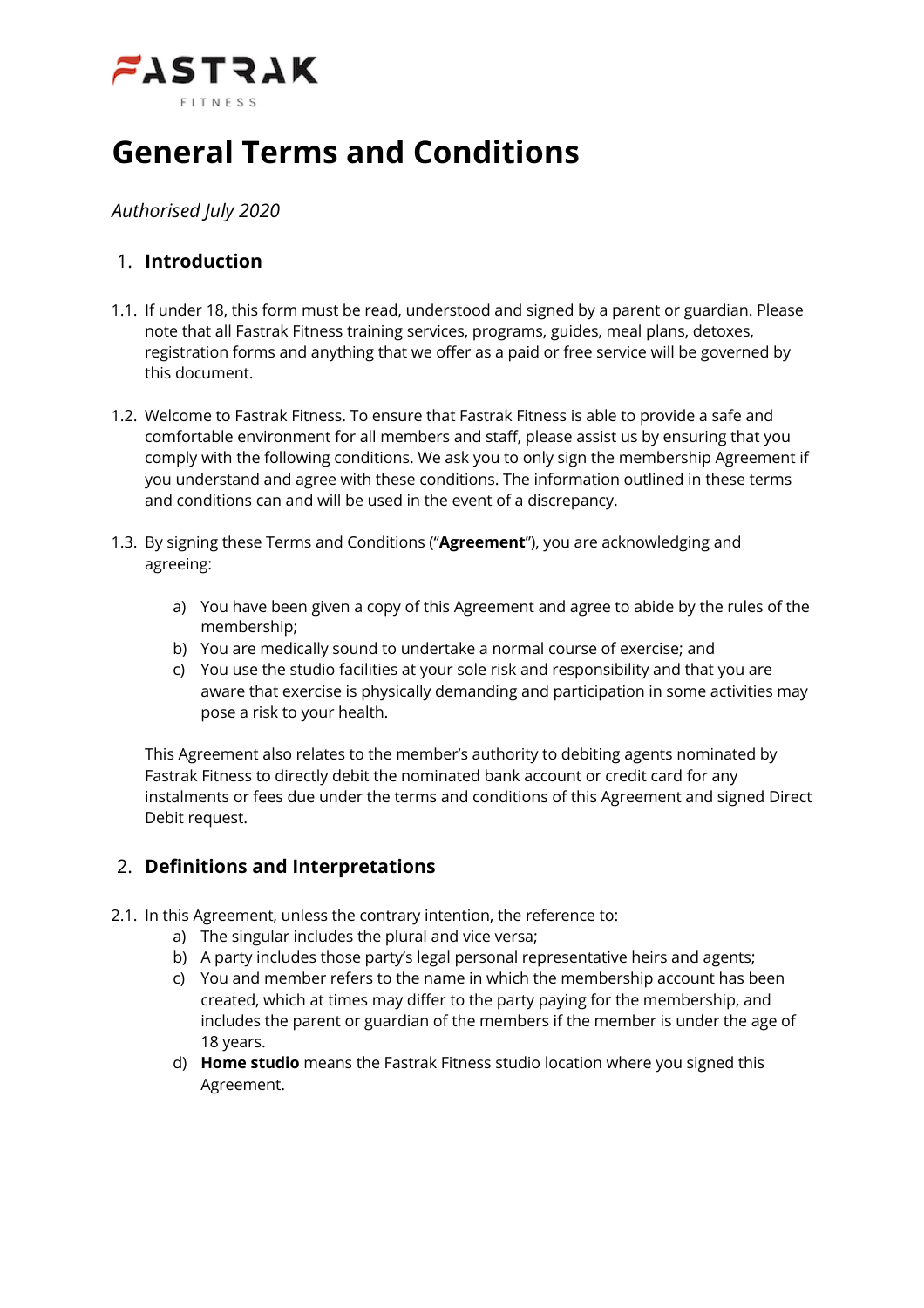

## 3. **Membership Queries**

3.1. All queries and comments about the services provided under this Agreement should be directed to the home studio via the studios contact details listed on the website. All queries and comments about the direct debit billing service should be directed to your Fastrak Fitness home studio. The member acknowledges that EziDebit has been engaged by Fastrak Fitness to collect all the fees due under this Agreement if paying by way of direct debit, and also acknowledges that all rights to the studio under this Agreement are able to be enforced by EziDebit as if it were the studio without any involvement on the part of the club or the consent of the member.

#### 4. **Studio Access and Arrival Time for Your Session**

4.1. All members must arrive 10 minutes prior to the start of a session. If late to a scheduled session, the member acknowledges that the session will conclude at the pre-scheduled time. If arriving in excess of 10 minutes late then the studio holds the right to cancel the session with 100% of session debited. All sessions must be paid prior to commencing exercise. In the event of an outstanding amount, the member is responsible to pay the balance prior to the commencement of the session.

## 5. **General conditions of entry**

- 5.1. To assist us in maintaining a safe and comfortable environment for all members and staff, you are required to abide by the following conditions and failure to abide by these conditions may result in the suspension or termination of your membership. Fastrak Fitness holds the right to decline service and membership to any member.
- 5.2. Entry will be refused or you may be requested to leave the studio if you are using abusive or threatening language or behaving in a threatening way or you are under the influence of drugs or alcohol, non-smoking. Fastrak Fitness is a non-smoking premise. Illegal activities are not permitted in the studio, including and not limited to the use or sale of steroids or performance enhancing drugs.
- 5.3. Children: minors under the age of 18 years may be eligible for a membership subject to Fastrak Fitness's guidelines and the following general terms and conditions. The minor must complete medical waiver in the presence of a legal parent or guardian and the minor must comply with all safety requirements of the studio as communicated to the member from time to time. The minor's membership may be cancelled for any inappropriate behaviour or failure to comply with safety requirements.

## 6. **Membership Entitlement**

6.1. Membership at Fastrak Fitness entitles you to work out once or twice per week in line with your membership payments. Additional charges will be incurred for additional sessions. Fastrak Fitness holds the right to make changes to the facilities at any time.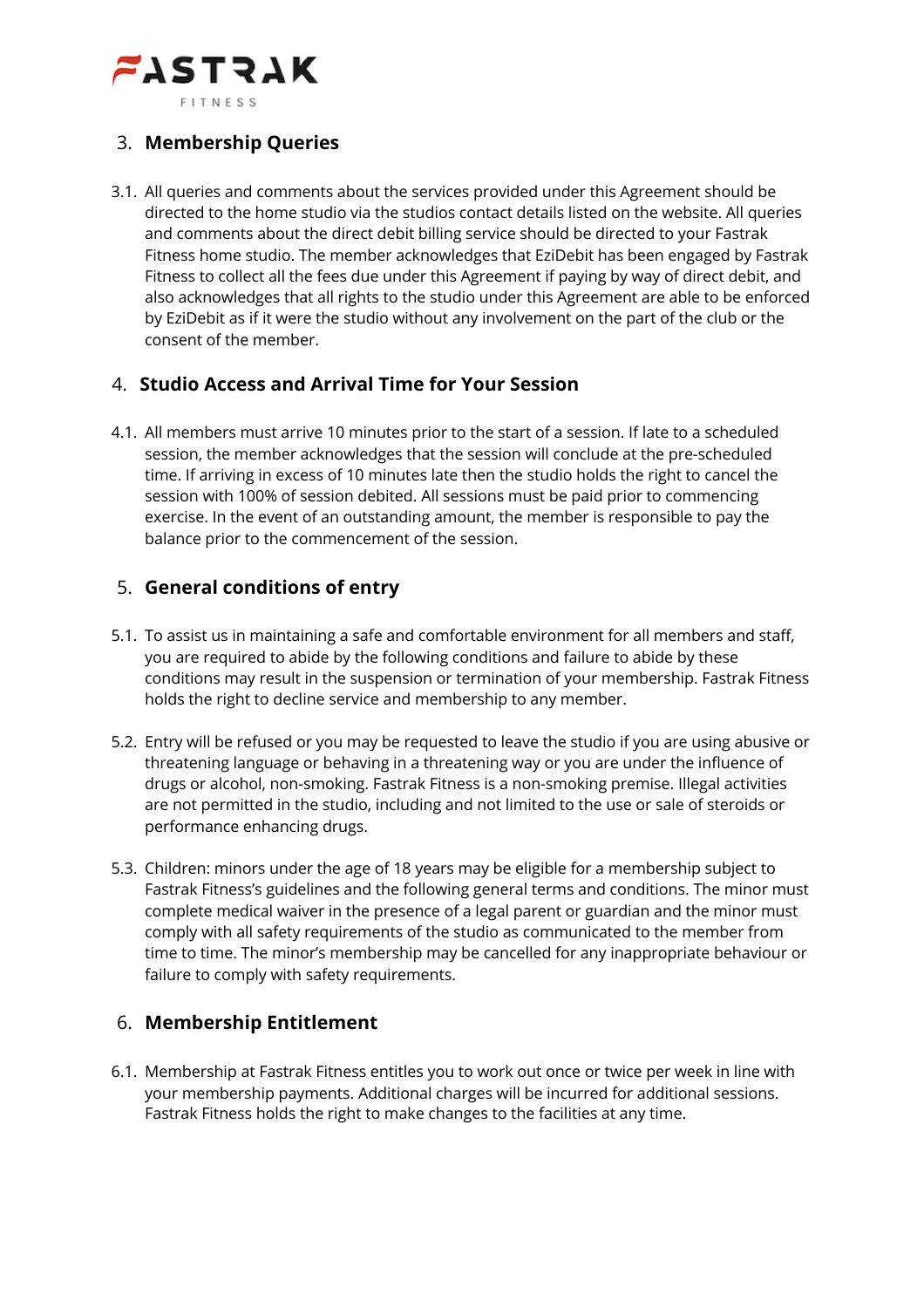

## 7. **Membership obligations**

- 7.1. Membership at Fastrak Fitness requires you to:
	- a) Update your contact details with your studio when they change;
	- b) Comply with all guidelines in this Agreement;
	- c) Pay all agreed fees;
	- d) Ensure sufficient funds are available to cover all fees;
	- e) Advise us in advance if your bank account or credit card is closed or changed; and
	- f) Inform us in advance if there are any risks to your health if you participate in fitness services and if required seek approval from your doctor or general practitioner.

You acknowledge that we require a two-week cancellation notice in writing (email) to stop your direct debit, otherwise your membership will automatically continue. It is your responsibility to ensure the notice has been received by Fastrak Fitness in good order for us to process your request. You acknowledge a failed Direct Debit payment will incur a \$10.00 administration fee to rectify the payment. To start a membership a deposit of 1 session is required.

## 8. **Session Pack Entitlement**

8.1. Purchasing a session pack entitles you to 10 or 30 EMS sessions to be used at your own discretion. It is advised to take 48 hours rest between sessions. You are to use the sessions within the set expiry date as displayed on the website and in Annexure A to this Agreement. There will be no refunds given for unused sessions after expiry. Fastrak Fitness holds the right to make changes to the facilities at any time. Fastrak Fitness holds the right to change the expiry date of the exact same plan you signed up and enforce this expiry date if you decide to resign for that plan.

#### 9. **Special conditions for certain memberships and annual leave**

9.1 If there are special conditions or benefits relating to your membership type, these will be displayed on the website and form part of your membership Agreement. If your membership or joining promotion entitles you to free time, you will not be charged your weekly fees for the use of the club during the specified period of free time, and you agree that the term of your membership shall be extended by the specific period of free time. Members on a membership are entitled to a free time once a year for their annual leave up till 8 weeks. This will be offered only once a year and the term of the minimum time of membership shall be extended by the specific period of free time.

## 10. **Overdue fees and revocation of membership entitlements**

- 10.1 All entitlements and entry into Fastrak Fitness is revoked if a member's account is in arrears. If your automatic direct debit reverses or is returned to us by your financial institution the following process will apply:
- 10.2 Fastrak Fitness will attempt to contact you about the retrying of the debit. If the debit remains outstanding it will be processed within 14 days of the reversal with any reversal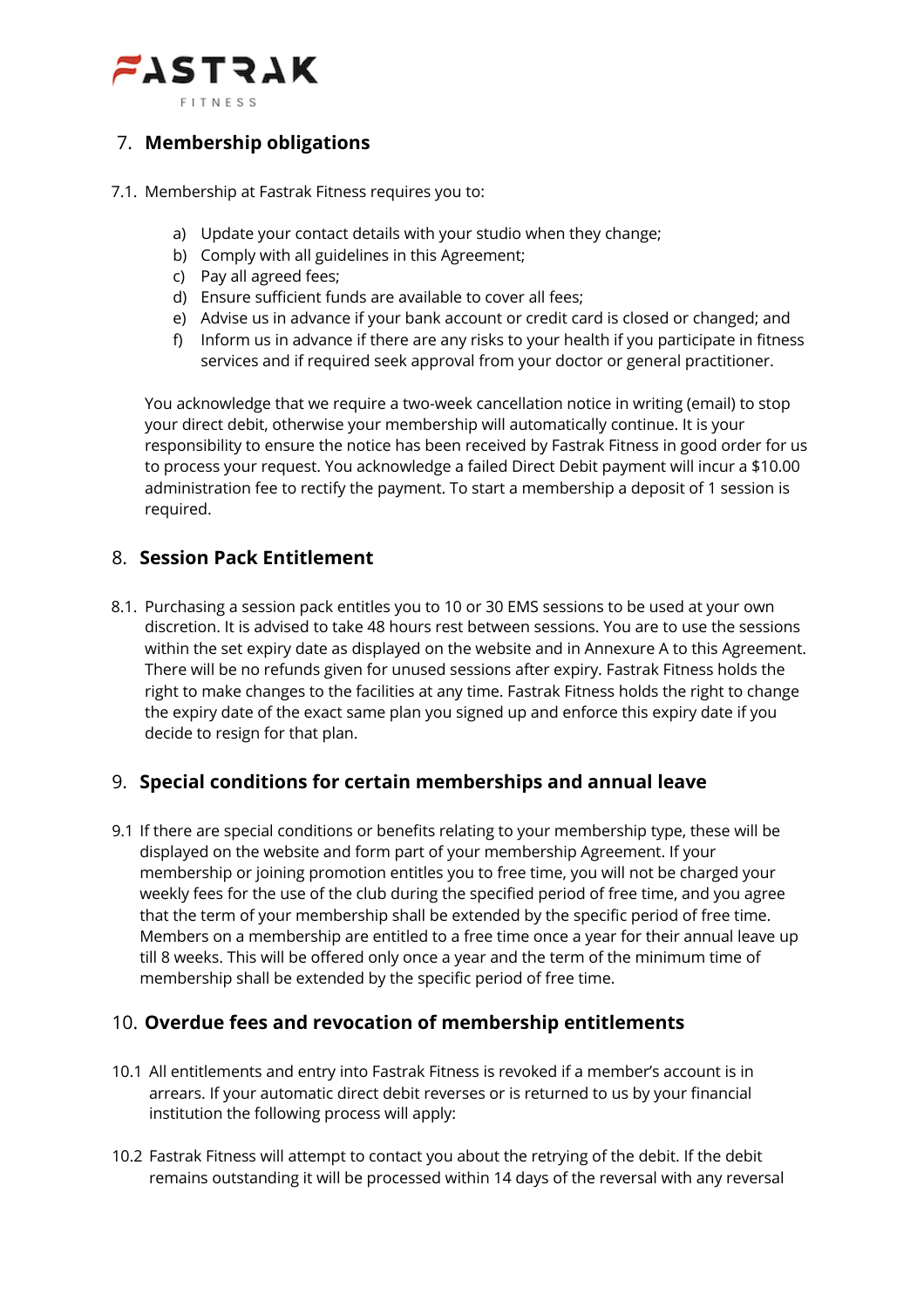

and late fees that apply. If you fail to pay us the fees by the due date, we are entitled to refuse you entry to the club. If unpaid fees remain outstanding and after attempts to rectify the arrears your membership may be forwarded to a collection agency for further action. The cost of the collection agency will be your responsibility. Fastrak Fitness reserves the right to vary the process set out in this clause by providing you with one-month advance written notice of any changes.

## 11. **Session expiration**

11.1 Fastrak Fitness requires all weekly sessions to be booked in advance whereby failure to arrive to appointment or provide insufficient notice may result in a session being cancelled with 100% fee processed. Late cancellation (100% fee processed) of a session will occur in the instance you do not arrive for your session or provide equal to or less than 4 hours' notice. Early cancellation (0% fee processed) applies when Fastrak Fitness is provided with more than 4 hours'. Notice is to be made by way of phone or written confirmation to your Fastrak Fitness home studio, contact details of your studio can be found on the Fastrak Fitness website. Sessions expiry variations are outlined in individual membership options and differ based on frequency of payment and/or membership category.

## 12. **Payments by Direct Debit**

12.1 If paying by direct debit the member agrees to pay the instalment amount at the agreed payment frequency until this Agreement is terminated in accordance with Fastrak Fitness's cancellation terms. Should there be any arrears in payments, the member authorizes nominated provider (e.g. EziDebit) to debit the outstanding balance in order to bring the account up to date.

## 13. **Cancellation / Termination & Transfer of membership by the member**

- 13.1 A cancellation request should be provided to your studio as follows. During the cooling off period, your membership is subject to a 48 hour cooling off period whereby any fees taken will be refunded in full. During the 7-day early exit, the member is able to cancel further debits. However, all fees paid will not be refunded. The cooling off period applied to all new memberships only and does not apply to membership renewals. The cooling off period starts from the date the Agreement is signed and ends at close of business 48 hours later.
- 13.2 Cancellation of contract expires at the end of business 7 days later. Cancellation during cooling off can be done by contacting your home studio via the studio contact details as listed on the website. For permanent sickness or physical incapacity, Fastrak Fitness requires a medical certificate stating that you cannot utilise any fitness services or facilities because of your permanent illness or physical incapacity. Should a member present with a contraindication listed under Fastrak Fitness's medical contraindications policy then a medical certificate must be supplied stating the contraindication advising medical grounds to cancel the membership. Should a member be diagnosed with a contraindication, then the contract will be cancelled immediately with no fee.
- 13.3 If cancelling for the reason of moving away, Fastrak Fitness will request utility bills stating the new address with the member's personal details available on the supplied the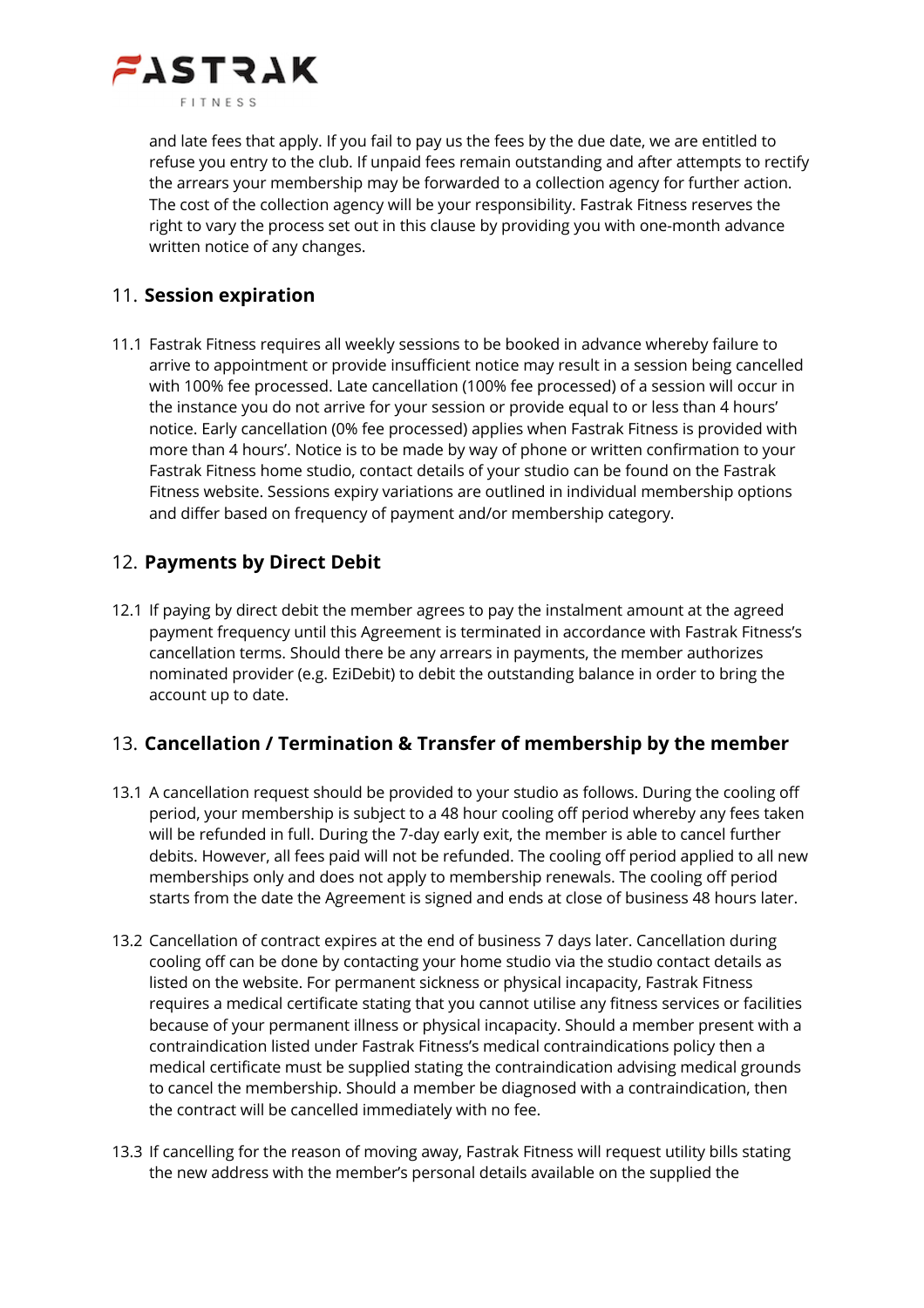

document. Cancellation based on relocation will be approved if the member has moved more than 60 kilometres from the closest Fastrak Fitness location. Should documentation be supplied, Fastrak Fitness will cancel the contract with no fee due. Fastrak Fitness may agree to cancel the members upon payment of a cancellation fee if paid in full at time of cancellation request.

13.4 Cancellation cost is outlined within individual membership options but can be categorised as any membership-based option which is subject to a cancellation fee of 50% of remaining value. Plans (10 and 30) are subject to pay the remainder of the value due. Trial packs, plans and memberships are not transferable to any other members or persons.

#### 14.**Cancellation after completion of minimum term**

- 14.1 Fastrak Fitness requires you to contact your home studio via the contact details as listed on the website advising of your cancellation request. There will be a notice period of two weeks unless otherwise specified, from the date of cancellation request to the date of termination, during which any payments that fall due must be paid in full. The notice period will exclude suspension or payment break time applied to your membership.
- 14.2 Any instalments/ fees due at the date of termination (including instalment/ fees which fail due during the notice period) will remain a debt owed to and recoverable by Fastrak Fitness and/or nominated direct debit provider (e.g. EziDebit). You shall not consider that your membership Agreement has been terminated until such time as Fastrak Fitness confirms this in writing. Termination of your membership Agreement will also terminate the direct debit request authority.

#### 15.**Ongoing membership Agreements**

15.1 You acknowledge that we require a two-week cancellation notice in writing (email) to stop your direct debit, otherwise your membership will automatically continue. It is your responsibility to ensure the notice has been received by Fastrak Fitness in good order for us to process your request.

## 16.**Termination by Fastrak Fitness**

- 16.1 Fastrak Fitness reserves the right to terminate this membership Agreement in accordance with the following conditions:
	- a) Failure to abide by any of the criteria listed in the conditions of entry or the items listed in this Agreement.
	- b) Action upon a complaint by a club member, employee or contractor of Fastrak Fitness.
	- c) The temporary or permanent closure of the studio where a suitable replacement studio is not available for the membership to transfer.
	- d) Any other reason in the interests of protecting the health and safety of you or other members.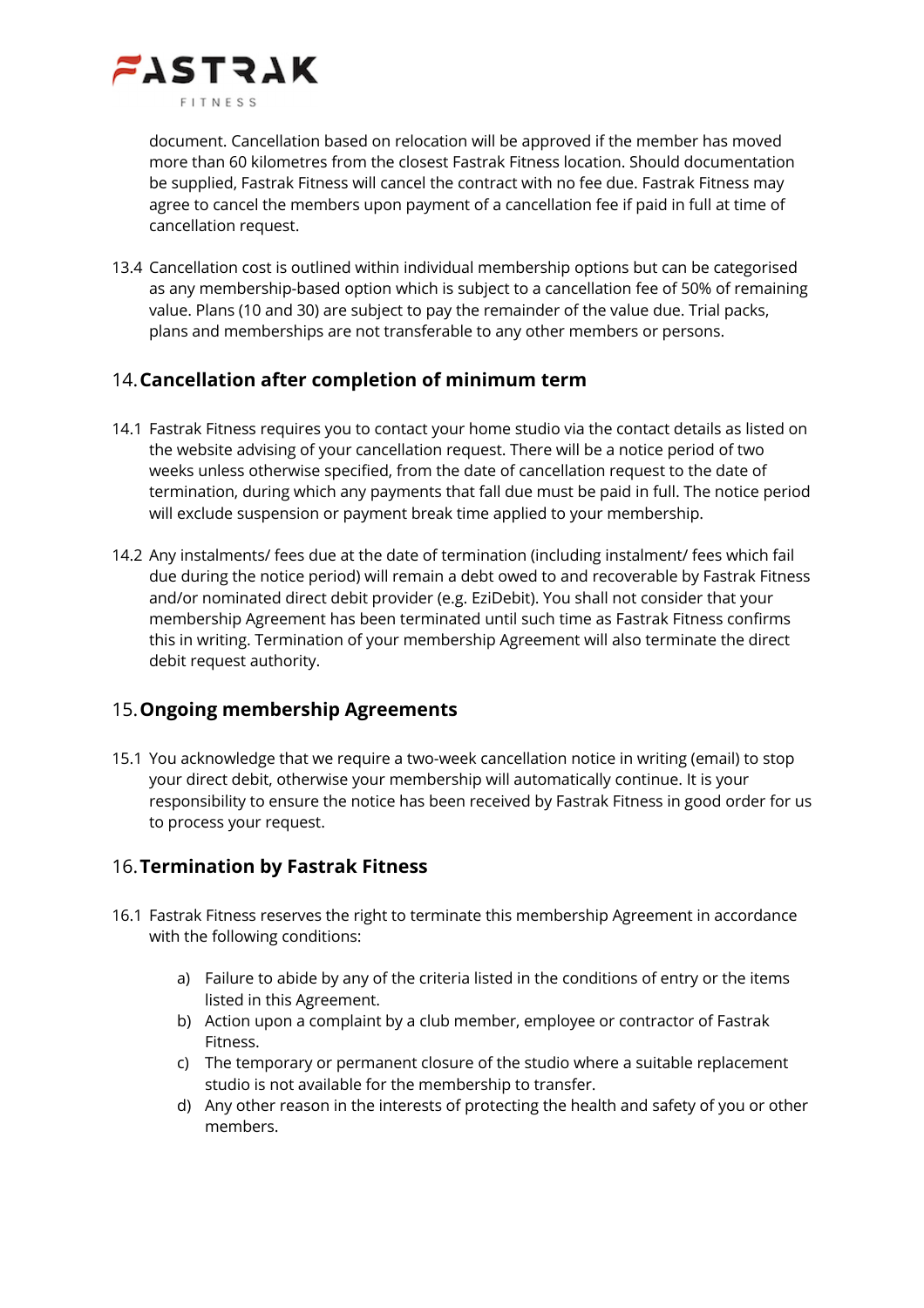

#### 17.**Damage and Personal Injury**

17.1 To the extent permitted by law, Fastrak Fitness and nominated direct debit provider (e.g. Fastrak Fitness) excludes any liability to the member in Agreement, tort, statute or in any other way for any injury, damage or loss of any kind whatsoever (including, without limitation, any liability for direct, indirect, special or consequential loss or damage), sustained by the member and/or any other person, or for any costs, charges or expenses incurred by the member, arising from or in connection with this membership Agreement and/or the services/ products provided by Fastrak Fitness and/ or debit success, and/or any act of omission of Fastrak Fitness and/or nominated direct debit provider (e.g. EziDebit).

#### **18. Children on premises**

18.1 Children are welcome at Fastrak Fitness. Please note that you remain fully responsible for your children and their actions at all times and under all circumstances before, during & after your session. We require that your children are well behaved and do not disturb other clients during their training. Children are to remain in the upstairs area at all times unless under the parent's direct supervision. Your children will be liable for any and all damage to Fastrak Fitness property.

#### **19.Safety, maintenance and service demand**

- 19.1 We give you warning that, whilst on our premises and during your Fastrak Fitness training sessions, you may suffer injuries including broken bones, soft tissue injuries and joint injuries. These injuries may occur as a result of you slipping on wet flooring, collision with equipment or other members. If you suffer an injury during your training session, it is your responsibility to notify your instructor immediately so that first aid treatment can be administered.
- 19.2 From time to time, Fastrak Fitness may be required to make changes to the operation of the premises, these may include:
	- a) Changing the operating hours to suit demand changed the availability of facilities or services within the studio
	- b) Close off part of the premises for maintenance or safety reasons; and
	- c) Changing the conditions of entry.

Where this occurs Fastrak Fitness will provide reasonable notice on the studio's social media sites and/or by written notice.

## **20.CCTV & Privacy Policy**

20.1 You acknowledge and understand that closed circuit television will be installed within each studio and surrounds as a strategic component for the team member, member and contractor safety and crime and misconduct prevention. You consent to being filmed under CCTV for these purposes and understand than Fastrak Fitness will only use and store your image in accordance with its privacy statement and CCTV policy.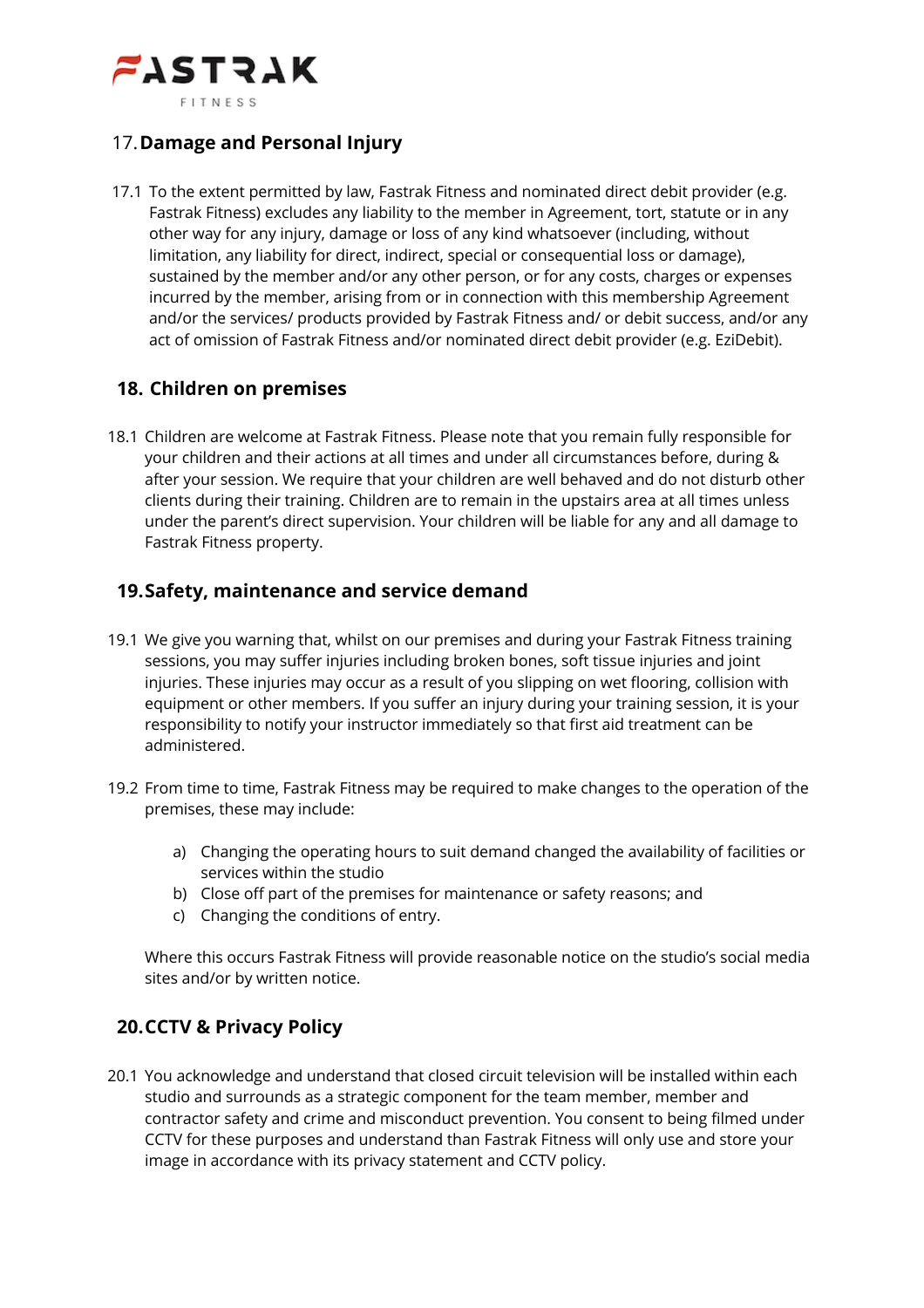

20.2 Your personal information (as that term is defined in the privacy Act 1988, will only be used by Fastrak Fitness or nominated direct debit provider (e.g. EZIDEBIT) to provide you with the services contemplated by this Agreement. Fastrak Fitness's privacy statement can be obtained from its website www.fastrakfit.com

# **21.Entire Agreement**

21.1 This Agreement and is annexures, the DDR service Agreement (if paying by direct debit), and any special terms and conditions listed on the website consist of the entire Agreement, understanding and arrangement (express and implied) between the member, Fastrak Fitness and nominated direct debit provider (e.g. EziDebit) relating to the subject matter of this Agreement and supersedes and cancels any previous Agreement, understanding and arrangement relating thereto whether written or oral. The issuer of the billing service is currently EziDebit.

# **22.Copyright and Confidentiality**

- 22.1 Users of our Website located at www.fastrakfit.com and/or services have access to and may download available materials and resources. All intellectual property rights in materials and resources provided on the Website are owned by Fastrak Fitness or its affiliates or licensors.
- 22.2 You must not do anything with the materials and resources that is not expressly authorised by this Agreement. Without limitation, you must not modify, adapt, sell, or use the materials and resources for a commercial purpose (such as charging third parties for access to the materials and resources) or personal gain without the prior consent of Fastrak Fitness.

## **23. Intellectual Property**

- 23.1 All trade names, trade marks, service names, and logos displayed on our website and services are proprietary to their respective owners and are protected by applicable trade mark and copyright laws. These marks may be our registered or unregistered marks or may belong to others and are used on our Website or services with permission of the relevant owner.
- 23.2 You will not attempt to decipher, disassemble, reverse engineer or modify any of the software, coding or information comprised in the Website; nor will you post to the Website any material which infringes any intellectual property rights of any third party.
- 23.3 You are not permitted to copy, share or distribute e-courses or content produced by Fastrak Fitness and available through our Website or services.
- 23.4 By using the Website, you confirm that any content and personal data you submit or post to the Website will not infringe any other person's Intellectual Property Rights or any law.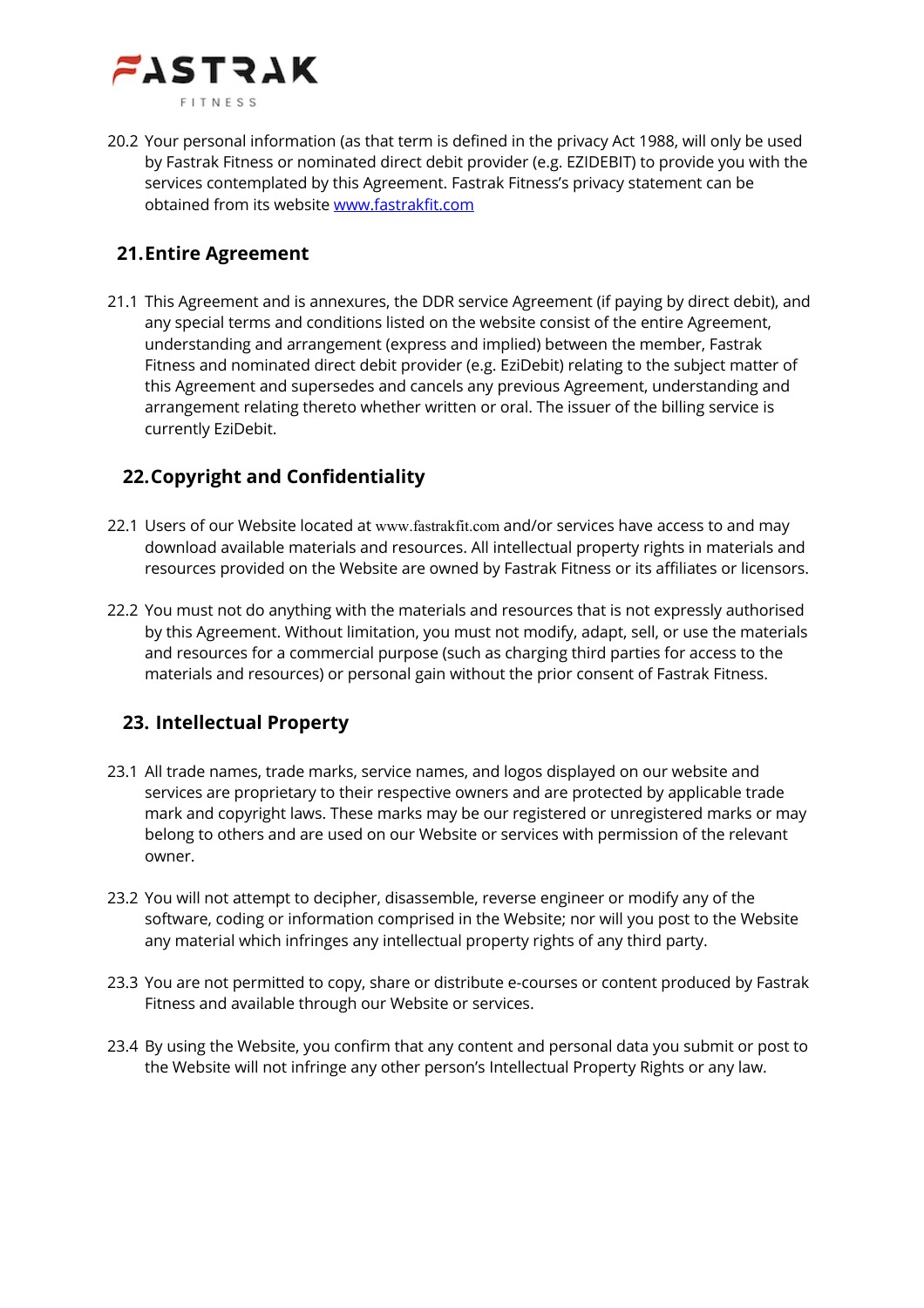

#### **24. Specific Warning and Disclaimers**

- 24.1 Fastrak Fitness makes no representation or warranty as to the reliability, accuracy or completeness of the information contained on our Website or given in the course of our services, or that your use of our services will be uninterrupted or error free.
- 24.2 You should not act on the basis of anything contained on our Website without first obtaining professional advice specific to your circumstances. Never disregard professional health or medical advice or delay the seeking of treatment because of something you have seen on our Website. You must make your own assessment of the information and, if you choose to rely on it, it is wholly at your own risk.
- 24.3 We may, from time to time, change or add to our Website without notice. However, we do not undertake to keep our Website updated and we will not be liable to you or anyone else if errors occur in the information on this Website or if that information is not up to date.

#### **25.General Terms**

- 25.1 *Initial term:* Nominated direct debit provider (e.g. EziDebit) will debit your nominated account for the amounts and at the frequency of payments as agreed between us and you.
- 25.2 *Change of term:* in the unlikely event that the initial terms are changed, they can only do so in accordance with your contract and we must notify you at least 14 days prior to changes including if applicable the new amount, new frequency and next debit date.
- 25.3 *Deferring or stopping a payment:* Should you wish to defer a payment to another date you must contact Fastrak Fitness prior to the date of that payment to request the deferment. Deferments are entirely at the discretion of Fastrak Fitness and will depend on the length of deferment, the current state of your account and your past history.
- 25.4 *Altering the schedule:* should you wish to alter the payment frequency or day of debit contact your home Fastrak Fitness studio and at our discretion in most instances we will be able to make the changes as required. Any changes made will not affect the total amount you would otherwise have paid over the minimum term of your contract.
- 25.5 *Cancelling the payments:* you can cancel this direct debit request authority by requesting this of nominated direct debit provider (e.g. EziDebit) or your bank. Cancellation of the authority to debit your account will not terminate this membership Agreement or remove your liability to make the payments you have agreed to.
- 25.6 *Disputes:* If you dispute any debit payment, you must notify your Fastrak Fitness studio immediately. Fastrak Fitness will respond to you within 7 working days and will immediately refund the amount of the debit if we are not able to substantiate the reason for it. If you do not receive a satisfactory response from us to your dispute contact your financial institution who will respond to you with an answer to your claim within 5 business days if your claim is lodged, within 2 months of the disputed drawing, or within 30 business days if your claim is lodged after 12 months from disputed drawing.